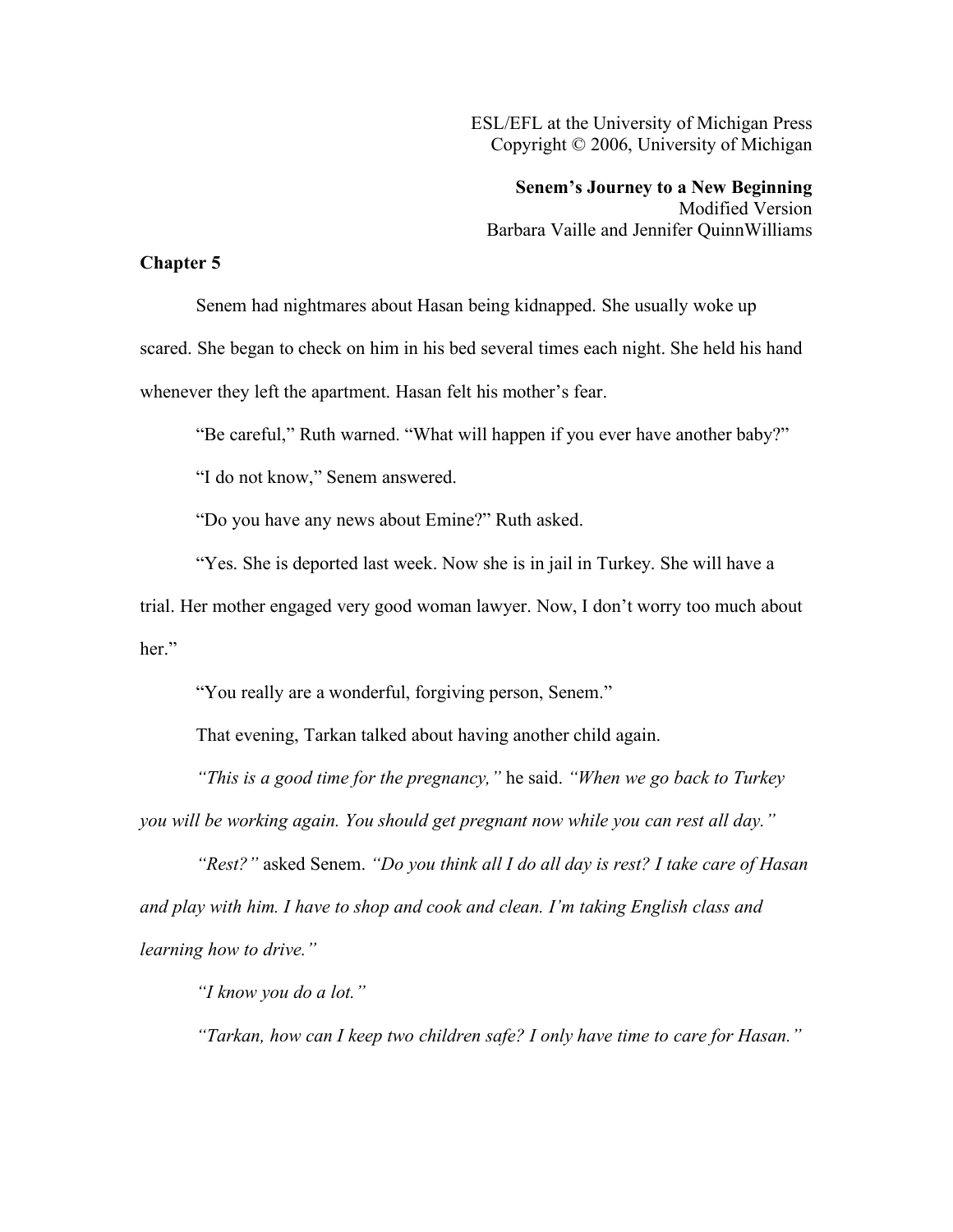Tarkan sighed. *"What if Hasan had disappeared forever?"* he whispered. *"We need another child."*

## Senem's Journal, Wednesday, July 21

My friend, Ruth, teaches me to drive a car. It is exciting. The first time, I was too nervous. The second time, I crashed car into light pole. Now, I am getting better. When I return to Turkey, I can have more freedom because I will drive.

## Karen's Response

Ruth is a nice friend. That's great that you are learning to drive. I would like to hear more about your life in Ankara.

The next time Ruth took Senem for another driving lesson, Ruth noticed something was wrong.

"What's the matter, Senem?"

"Tarkan want me to have baby now, but I am afraid."

"Why?" asked Ruth.

"When I was pregnant of Hasan, I all the time feel so sick. And birth was very

difficult and long. Thirty-six hours of...." Senem put her hands on her belly.

"Labor. Oh gosh, Senem. That must have been awful."